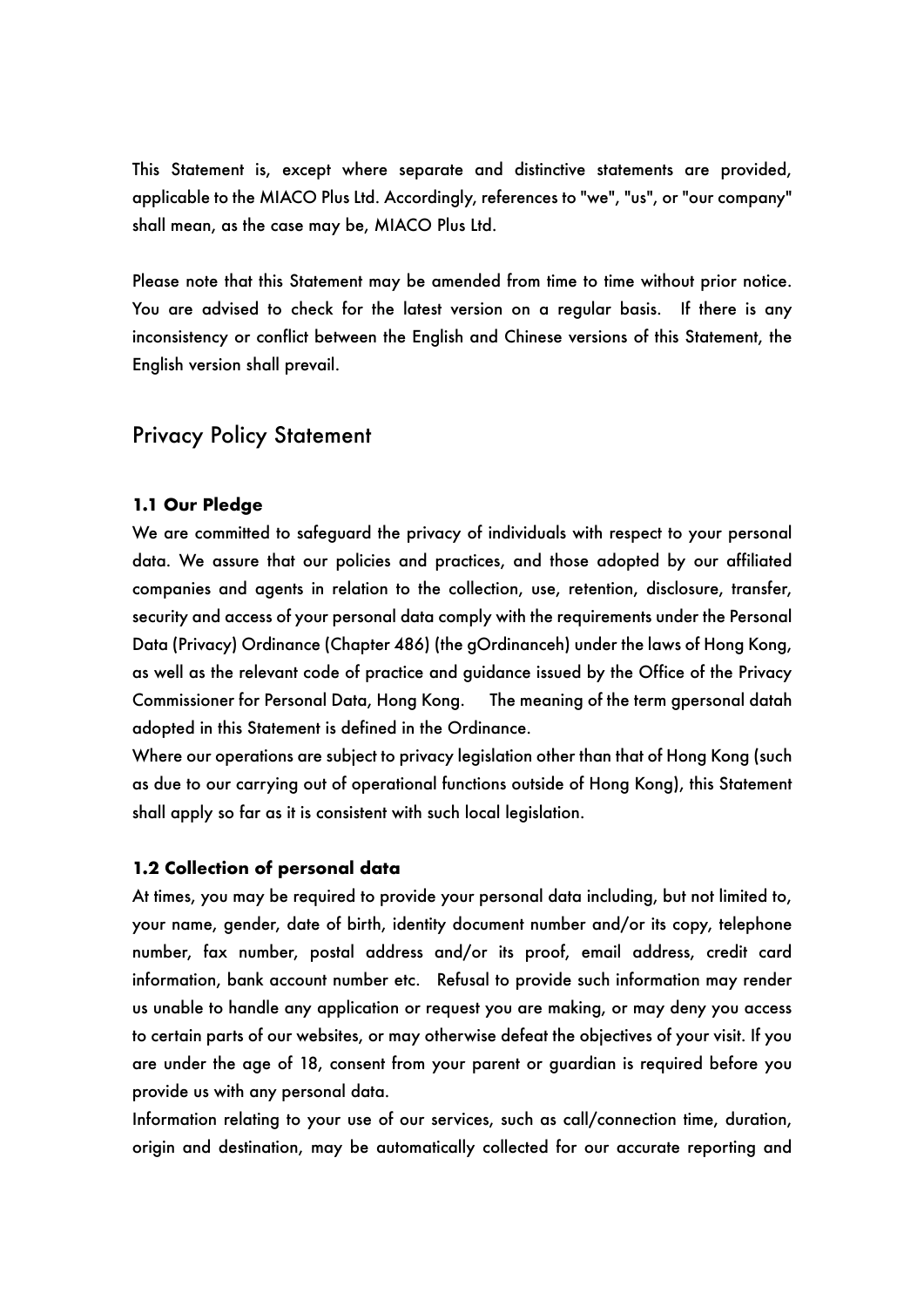administration of your accounts.

When you visit our facebook page and our website, we will record your visit only but will not collect any personal data from you unless otherwise stated. Cookies used (if any) in any part of our websites will not be deployed for collecting personal data. For your information, Cookies are small computer files that can be stored in web surfers' computers for the purposes of obtaining configuration information and analyzing web surfers' viewing habits. They can save you from registering again when re-visiting a website and are commonly used to track your preferences in relation to the subject matter of the website. You may refuse to accept Cookies by modifying the relevant Internet options or browsing preferences of your computer system, but to do so you may not be able to utilize or activate certain available functions in our websites. Our websites may bar users who do not accept Cookies.

### **1.3 Use of personal data Collected**

Specific purposes for which your personal data may be used are set out in our gPersonal Information Collection Statementh set out in Part 2 below (particularly those contained in points (i) through to (viii) in the first paragraph of Part 2.1 below).

### **1.4 Data access and correction**

Under the Ordinance, you have the right to:

- Check whether we hold any of your personal data;
- Access your personal data held by us;
- Request us to correct any inaccurate personal data held by us; and
- **•** Ascertain our policies and practices established (from time to time) in relation to personal data and the types of personal data held by us.

If you want to access and/or correct your personal data which you have given us via application form, internet or other means, or if you want to ascertain our policies and practices in relation to personal data and the kind of your personal data held by us, please contact our Data Protection Officer in writing, we will respond within 40 days after receiving the request. We may charge you a reasonable fee for each personal data access. However, such fee will be waived if the data access is made for the purpose of correcting your personal data.

### **1.5 Retention of personal data**

If you are a customer of ours, your personal data which you have given us via application form, internet or other means, during the service subscription period will be retained for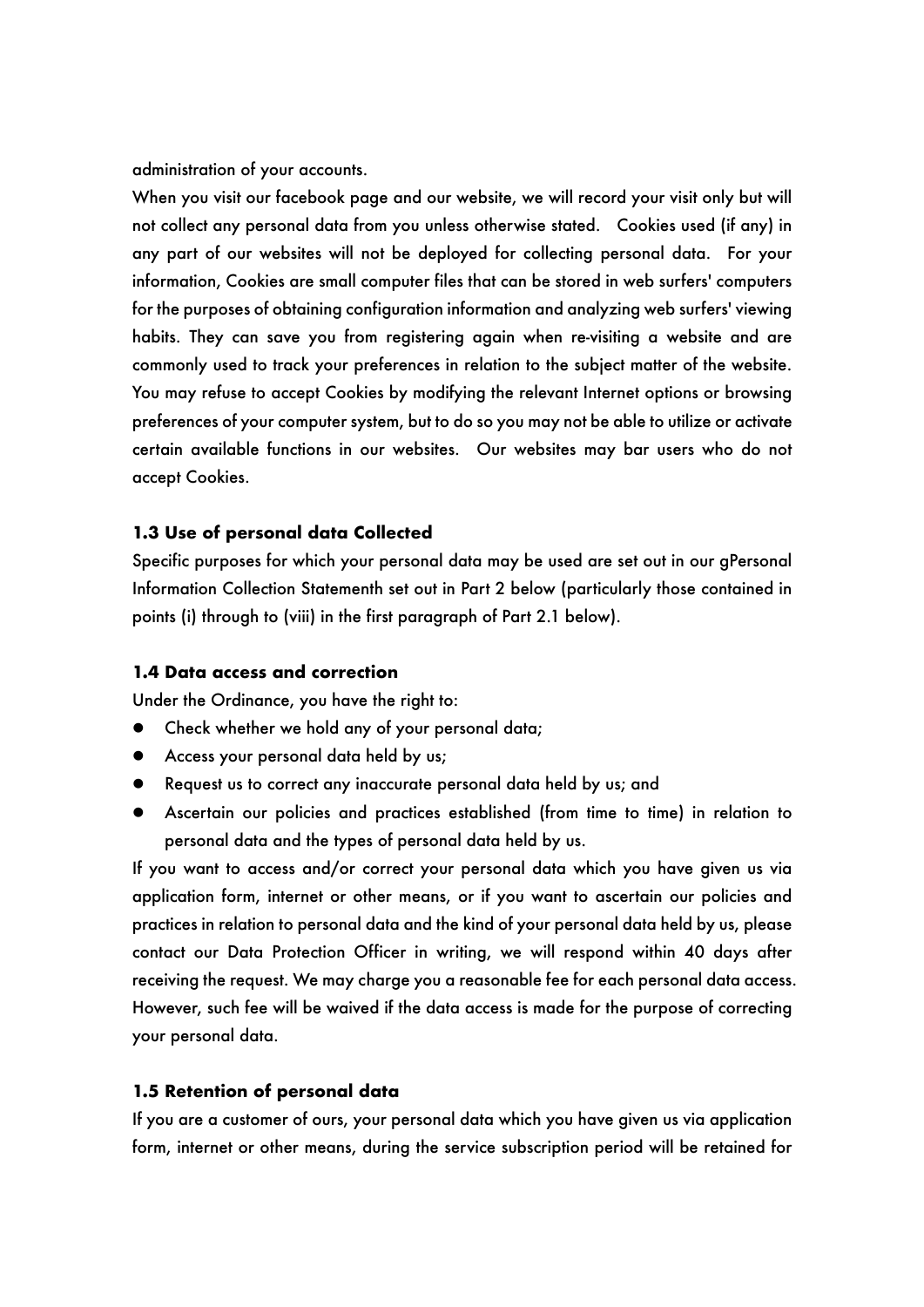a reasonable period after termination of your subscription. We will erase any unnecessary personal data from our system in accordance with our internal policy.

## **1.6 On-line Services**

We may promote on-line stores or service providers operated by third party merchants on our website. If you want to use or order any services or products from them, please note that once the information that you provided is transferred to the relevant merchant, it will be beyond our control and thus outside the scope of protection afforded by us.

# Personal Information Collection Statement

## **2.1**

As a customer of our company, or a visitor or user of our website(s), it may be necessary for you to provide us with your personal data when you apply to us and/or continue to subscribe with us for any service and/or product. If your personal data is incomplete or incorrect, we may not be able to provide or continue to provide the services to you. We shall keep your personal data confidential at all times. Our policies and practices with respect to the collection, use, retention, disclosure, transfer, security and access of personal data will be in accordance with requirements under the Ordinance and this Statement. We may use and retain the personal data provided by you for the following purposes and for other purposes as shall be agreed between you and us or required by law from time to time:

- Processing of your service application, and subscription of the services and/or products;
- Subject to your consent, we may use your personal data (including name, gender, telephone number, fax number, postal address, email address, month and year of birth, as well as the information on usage of telecommunications and related telecommunications value-added services and relevant account and service number) for marketing the categories of goods and/or services as set out in the customer consent form which may be subject to change from time to time (irrespective of whether we are remunerated for such marketing activities) relating to us, our affiliated companies and business partners. We may dispatch to you the promotional information via direct marketing telephone calls, e-mail, e-message(1) , facsimile, direct mailings etc.
- Processing of any benefits for you arising out of the services;